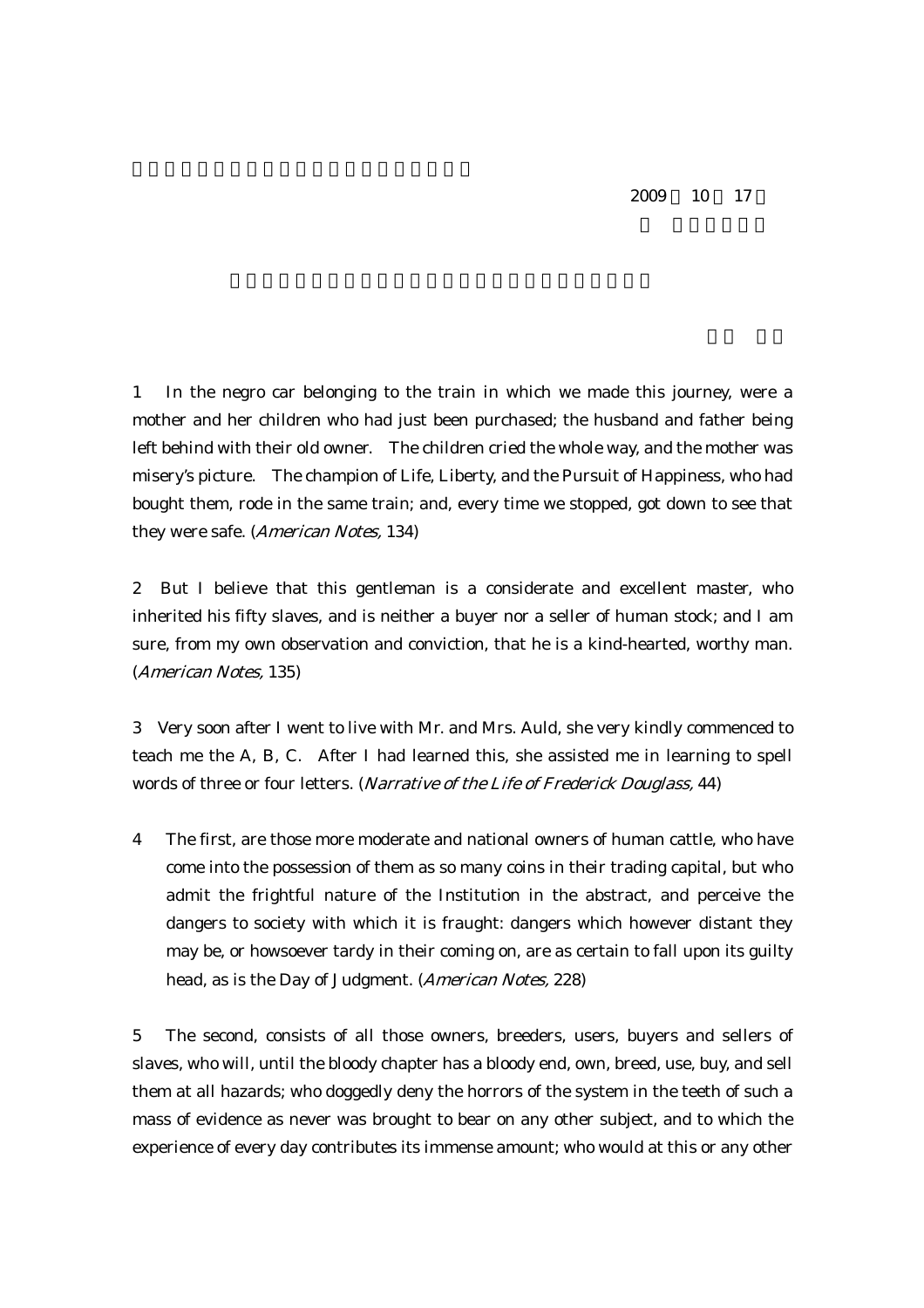moment, gladly involve America in a war, civil or foreign, provided that it had for its sole end and object the assertion of their right to perpetuate slavery, and to whip and work and torture slaves, unquestioned by any human authority, and unassailed by any human power; who, when they speak of Freedom, mean the Freedom to oppress their kind, and to be savage, merciless, and cruel;......(*American Notes*, 228)

6 The third, and not the least numerous or influential, is composed of all that delicate gentility which cannot bear a superior, and cannot brook an equal; of that class whose Republicanism means, "I will not tolerate a man above me: and of those below, none must approach too near; "whose pride, in a land where voluntary servitude is shunned as a disgrace, must be ministered to by slaves; and whose inalienable rights can only have their growth in negro wrongs. (American Notes, 228-29)

7 Public opinion! Why, public opinion, in the slave States is slavery, is it not? Public opinion, in the slave States, has delivered the slaves over, to the gentle mercies of their masters. (American Notes, 230)

8 Public opinion has made this law. It has declared that in Washington, in that city which takes its name from the father of American liberty, any justice of the peace may bind with fetters any negro passing down the street and thrust him into jail: no offence on the black man's part is necessary. (American Notes, 231)

Bisson, Terry. Nat Turner. New York: Chelsea House Publishers, 1988

- Browning, Logan Delano, "United States of America", Oxford Reader's Companion to Dickens. Ed. Paul Schlicke. Oxford: Oxford UP, 1999.
- Dickens, Charles. American Notes and Pictures from Italy. Oxford: Oxford UP, 1987
- Douglass, Frederick. Narrative of the Life of Frederick Douglass. Cambridge: The Belknap Press of Harvard UP, 2009.
- Driver, Edwin D. Green, Dan S. W. E. B. Du Bois on Sociology and the Black Community. Chicago: The U of Chicago Press, 1987.
- Ford, Lacy. "Reconfiguring the Old South: "Solving" the Problem of Slavery, 1787-1838", Journal of American History. Vol.95. No.1. Ed. Edward T. Linenthal. Lillington: Edwards Brothers, 2008.

Pinkney, Alphonso. Black American. Englewood Cliffs: Prentice-Hall, 1969.